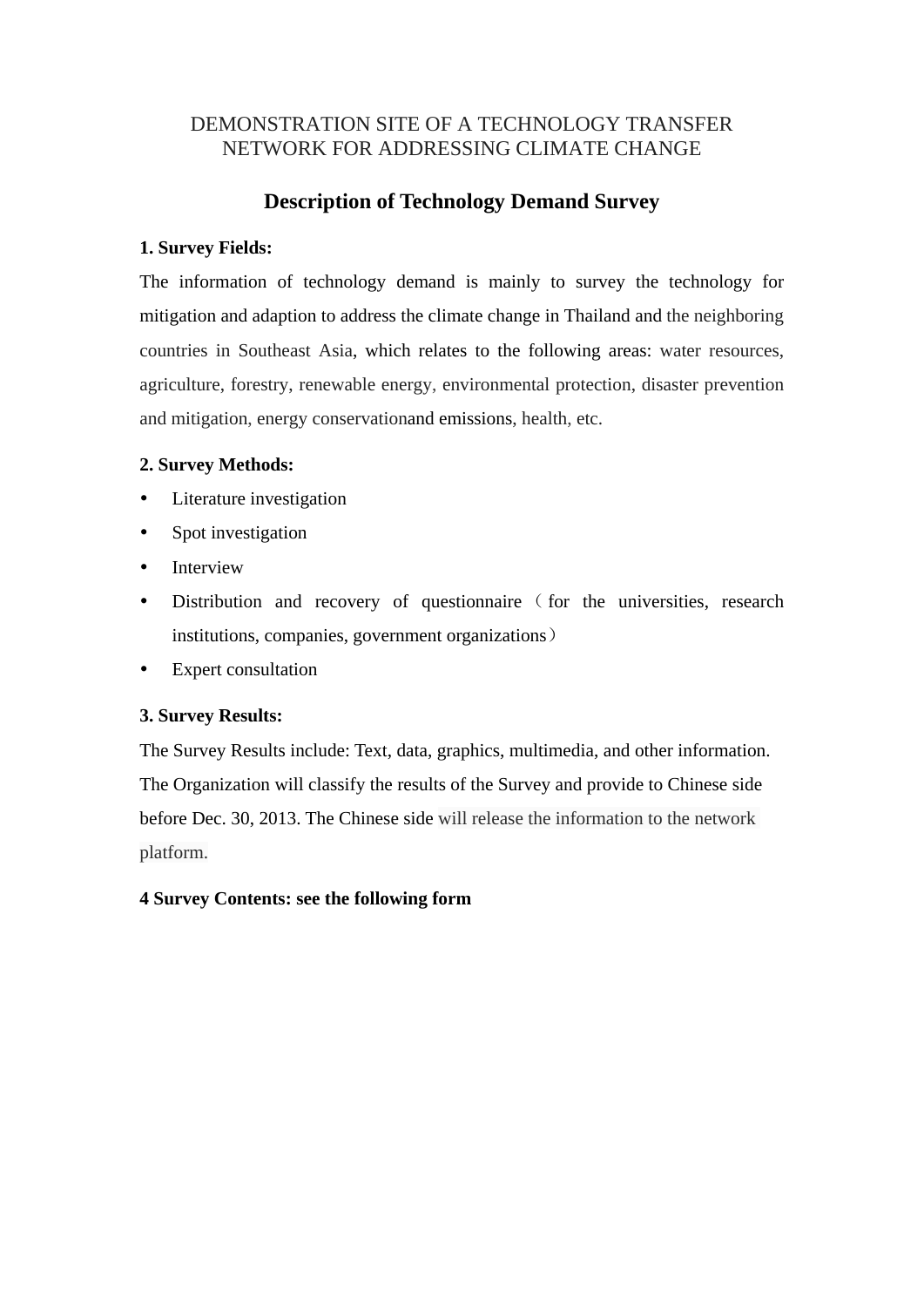# **Technology Demand Survey**

# **1. Description of Technology Demand**

| $(1)$ Technology name                                                                                         |  |  |
|---------------------------------------------------------------------------------------------------------------|--|--|
|                                                                                                               |  |  |
|                                                                                                               |  |  |
| (2) Technology categories (multiple choice):                                                                  |  |  |
| $\Box$ Service<br>$\Box$ Technology $\Box$ Equipment                                                          |  |  |
| (3) Technology information                                                                                    |  |  |
|                                                                                                               |  |  |
|                                                                                                               |  |  |
| (4) Functions and use                                                                                         |  |  |
|                                                                                                               |  |  |
|                                                                                                               |  |  |
| (5) Technology field                                                                                          |  |  |
| Renewable energy sector                                                                                       |  |  |
| $\circ$ Solar energy<br>OSmall hydropower OBiomass and other biomass energies                                 |  |  |
| Oothers<br>$\bigcirc$ Wind power                                                                              |  |  |
| $\Box$ Agricultural sector                                                                                    |  |  |
| $\bigcirc$ Irrigation and water-saving agriculture $\bigcirc$ Crop breeding $\bigcirc$ Agricultural machinery |  |  |
| OPests monitoring and control Osoil amendment and fertilizer OAnimal breeding                                 |  |  |
| OFood processing<br>Oothers                                                                                   |  |  |
| $\Box$ Forestry sector                                                                                        |  |  |
| $\bigcirc$ Pests monitoring and control $\bigcirc$ Forest management, plantation, tree variety breeding       |  |  |
| $\bigcirc$ Forest fire prevention $\bigcirc$ others                                                           |  |  |
| $\Box$ Waste utilization                                                                                      |  |  |
| OIndustrial waste utilization<br>$\bigcirc$ Agricultural waste utilization                                    |  |  |
| $\bigcirc$ landfill, incineration and composting of waste<br>$\bigcirc$ others                                |  |  |
| $\lrcorner$ Water resources                                                                                   |  |  |
| $\bigcirc$ Technology for the reuse of rainwater and floodwater $\bigcirc$ Safe drinking water technology     |  |  |
| $\bigcirc$ Sewage treatment and reuse technology $\bigcirc$ Seawater desalination                             |  |  |
| ○Water conservancy project○others                                                                             |  |  |
| Resources and environment technologies                                                                        |  |  |
| OEnvironmental monitoring<br>OEcosystem restoration                                                           |  |  |
| $\bigcirc$ desertification combating and prevention $\bigcirc$ others                                         |  |  |
| $\Box$ Energy-saving technologies for buildings                                                               |  |  |
| $\Box$ Energy conservation and emissions reducing technologies for industrial production                      |  |  |
| $\Box$ Energy conservation and emissions reducing technologies for civil and commercial use                   |  |  |
| $\Box$ Disaster prevention and mitigation                                                                     |  |  |
| ODisaster prevention and relief<br>$\bigcirc$ Remote sensing $\bigcirc$ others                                |  |  |
| $\Box$ Health                                                                                                 |  |  |
| Oothers<br>$\bigcirc$ Tropical disease control and prevention                                                 |  |  |
| $\Box$ others                                                                                                 |  |  |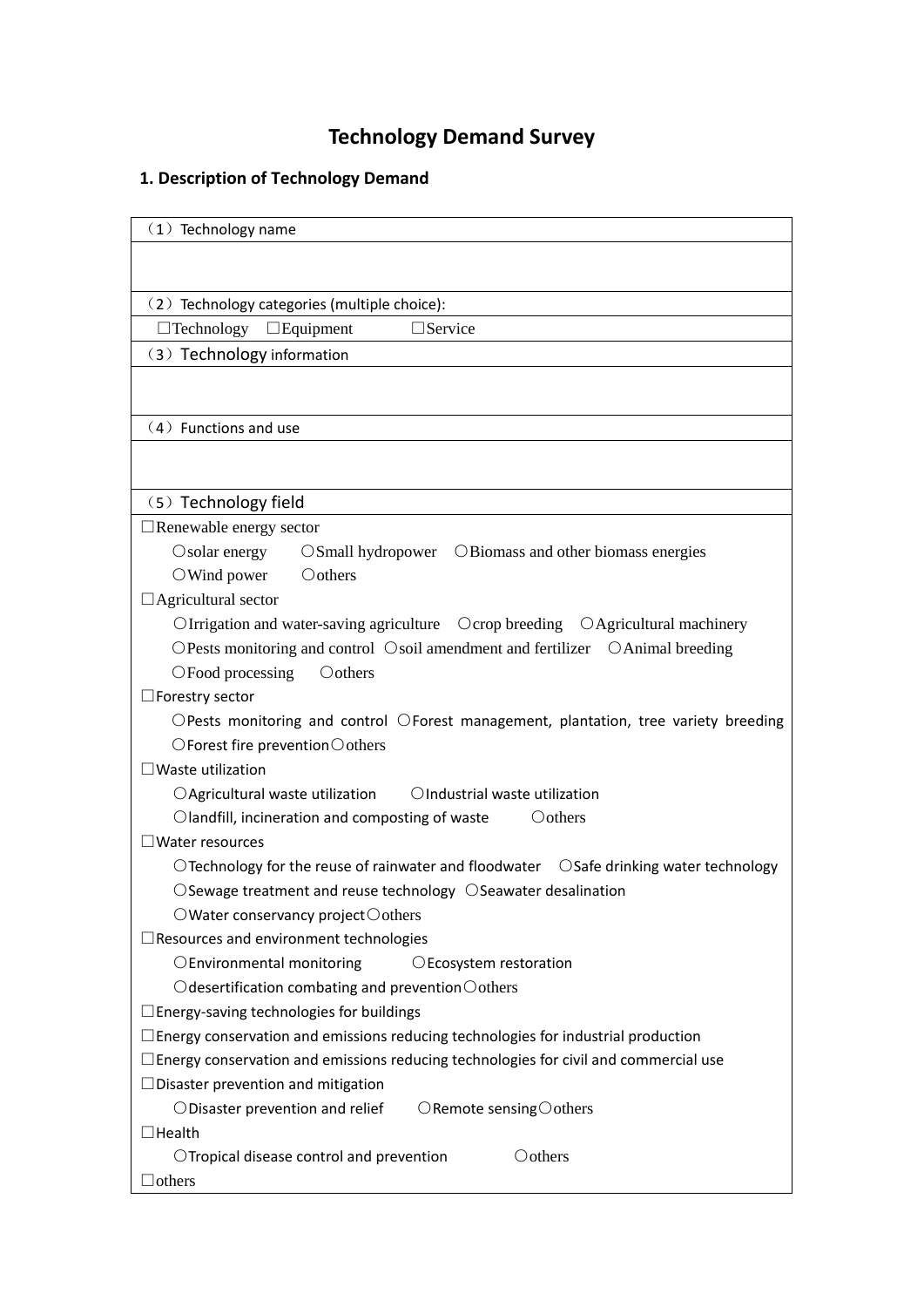$(6)$  Similar technology in domestic

□There are similar technology in domestic□No similar technology in domestic

#### **2. Description of external environment**

 $(1)$  The adaptation of nature condition

□easy to adapt to the natural conditions□difficult to adapt to the natural conditions

(2) Public facilities

□Public facilitiesare very perfect□Public facilitiesare relatively perfect

□Public facilitiesarenot perfect

(3) Supporting production

□supporting production is very perfect□supporting production is relatively perfect

□supporting production is not perfect

(4) Capital source channels

□the government provide□the company provide□other organization provide

(5) Technical personnel

□Technical personnel are very rich□Technical personnel are relatively rich

 $\Box$ lack technical personnel

(6) Policy environment

 $\Box$  The government's policy to support the introduction of technology

 $\Box$  There is no such policy

#### **3. Supports for technical introduction**

( 1 ) expected support from which aspects(funds, policy and technology intermediary organizations, Including the support from technology transfer country or United Nations organizations, etc.)

(2) expected mode of technology transfer (technology transfer, technical training, technical demonstration, joint research, cooperative production, demonstration project, personal exchanges, complete sets of equipment import, etc.)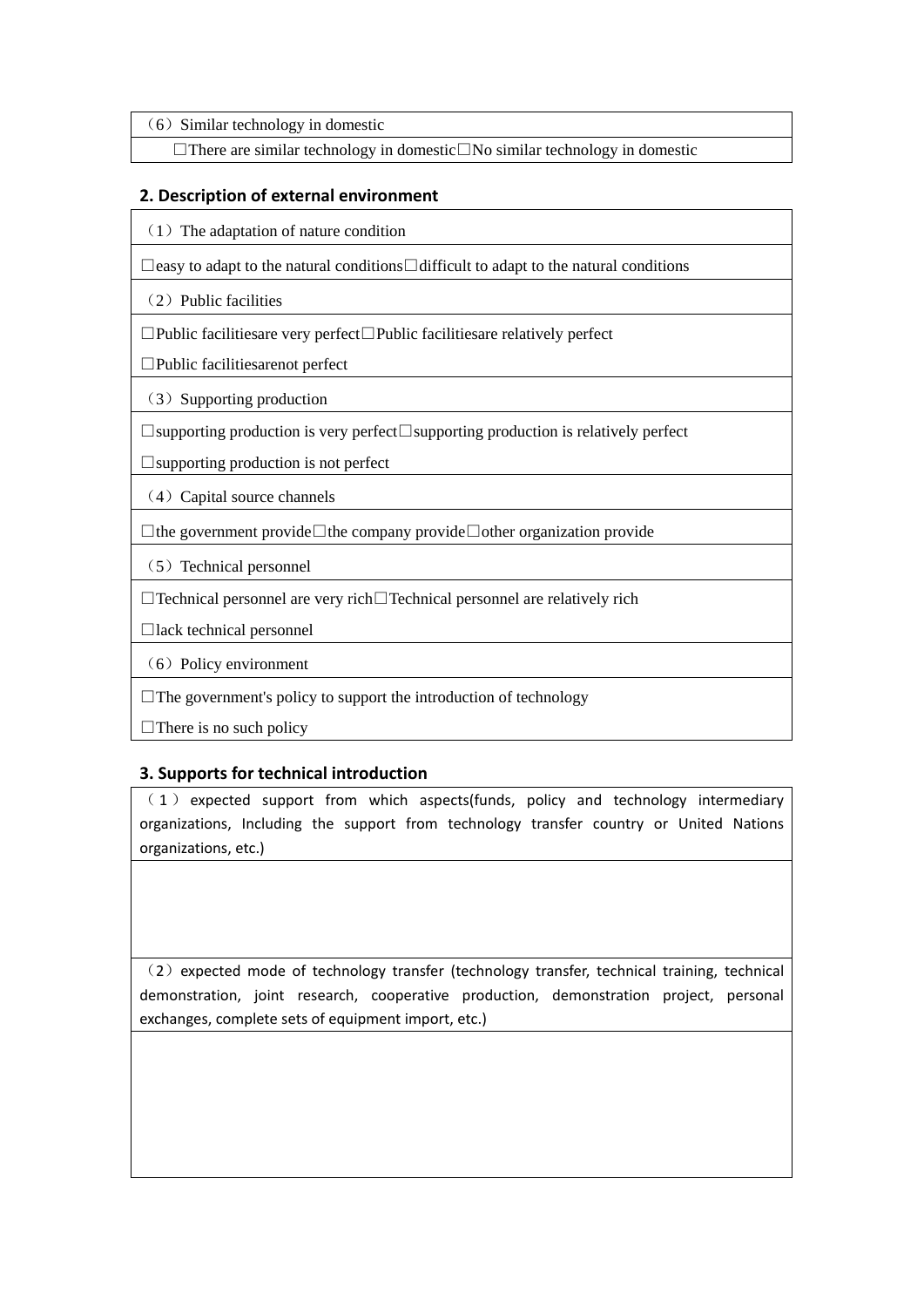#### **4. Expected benefits**

(1) S&T benefits (technical reserves, improvements in the local technical ability)

(2) environmental benefits (energy and water conservation, emission reduction)

(3) economic benefits (market potential, business development)

(4) social benefits (create more employment opportunities, developing local resources)

#### **5. Technology demander**

| Organization: |  |
|---------------|--|
| Contact:      |  |
| TEL:          |  |
| E-mail:       |  |
| Address:      |  |
| Country:      |  |
|               |  |

# **Example:**

#### **Description of Technology Demand**

**Technology name:** The solar water heater

#### **Technology categories:** Equipment

**Technical information:**:1) heat efficiency; $\geq 55;2$  absorption coating absorptivity of collector plate core:  $\geq 94.5$ ;3) hot water temperature;  $\geq 50$  °C;4) saving fuel;  $\geq 72$  kg/ m2 •a; 5) emission reduction targets: CO2 reduction $\geq$ 327 kg/ m2 •a

**Functions and use:** Solar energy water heater, converting the sun light energy into heat energy, can heat water from low temperature to high temperature to meet people's demand of hot water in life and production.It is a new type of environmentally friendly,healthy, safe and energy-saving water heater products.

**Area:** Renewable energy sector-solar energy

**Similar technology in domestic:** There are similar technology in domestic

## **Description of external environment**